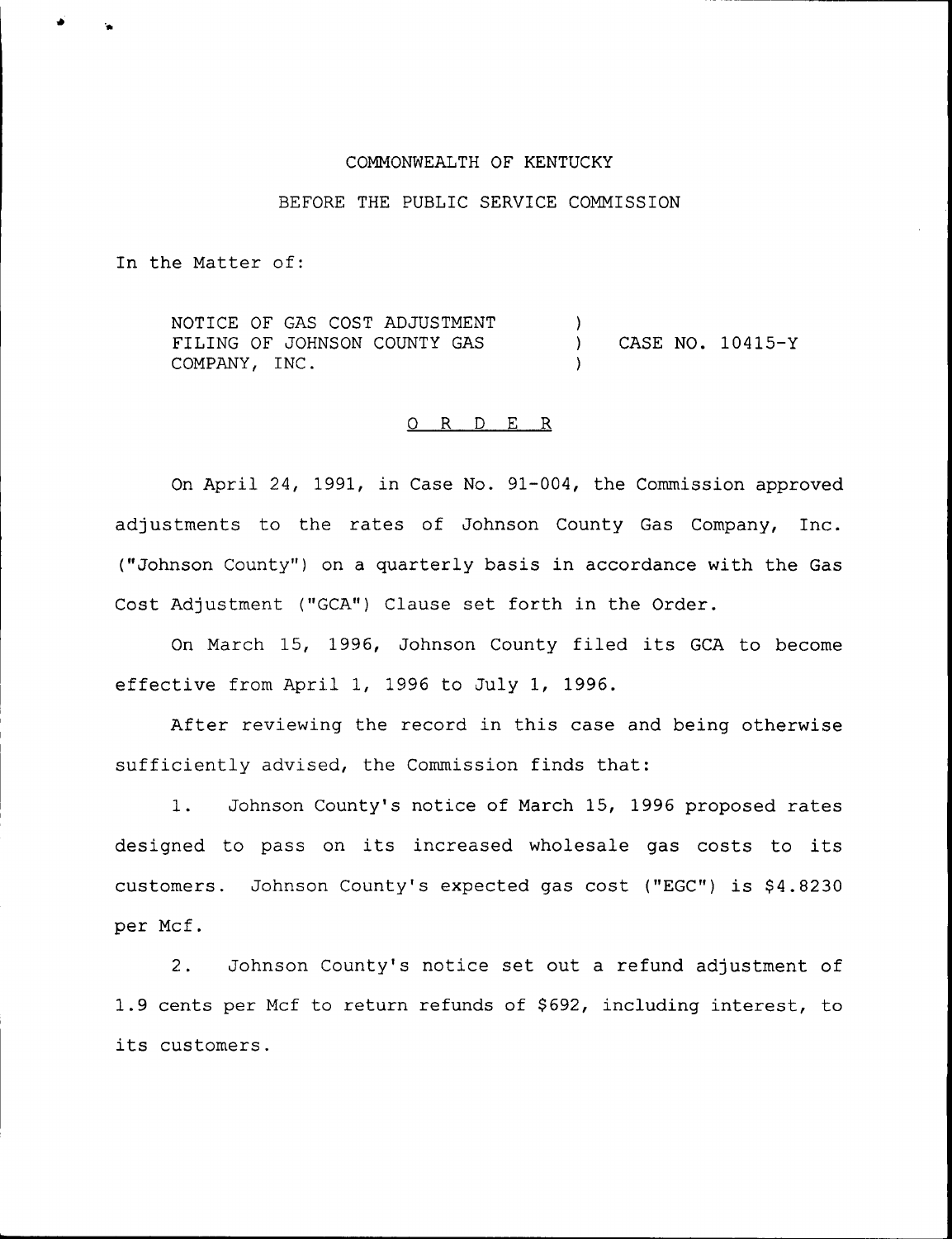$3.$ Johnson County's notice set out a current quarter actual adjustment ("AA") of 13.7 cents per Mcf to collect under-recovered gas cost from October, November, and December 1995. The proposed total AA of 1.4 cents per Mcf reflects the current under-recovery as well as under- and over-recoveries from previous quarters.

Johnson County's notice set out a current quarter balance 4. adjustment ("BA") of (.10) cent per Mcf. Johnson County's total BA of .3 cent per Mcf reflects the current and three previous quarters' BAs.

5. These adjustments produce a gas cost recovery rate of \$4.8210 per Mcf, \$1.1022 per Mcf more than the prior rate.

6. The rate adjustment in the Appendix to this Order is fair, just, and reasonable, in the public interest, and should be approved for service rendered on and after the date of this Order.

IT IS THEREFORE ORDERED that:

1. The rates in the Appendix to this Order are fair, just, and reasonable, and are effective for service rendered on and after the date of this Order.

2. Within 30 days of the date of this Order, Johnson County shall file with this Commission its revised tariffs setting out the rates authorized herein.

 $-2-$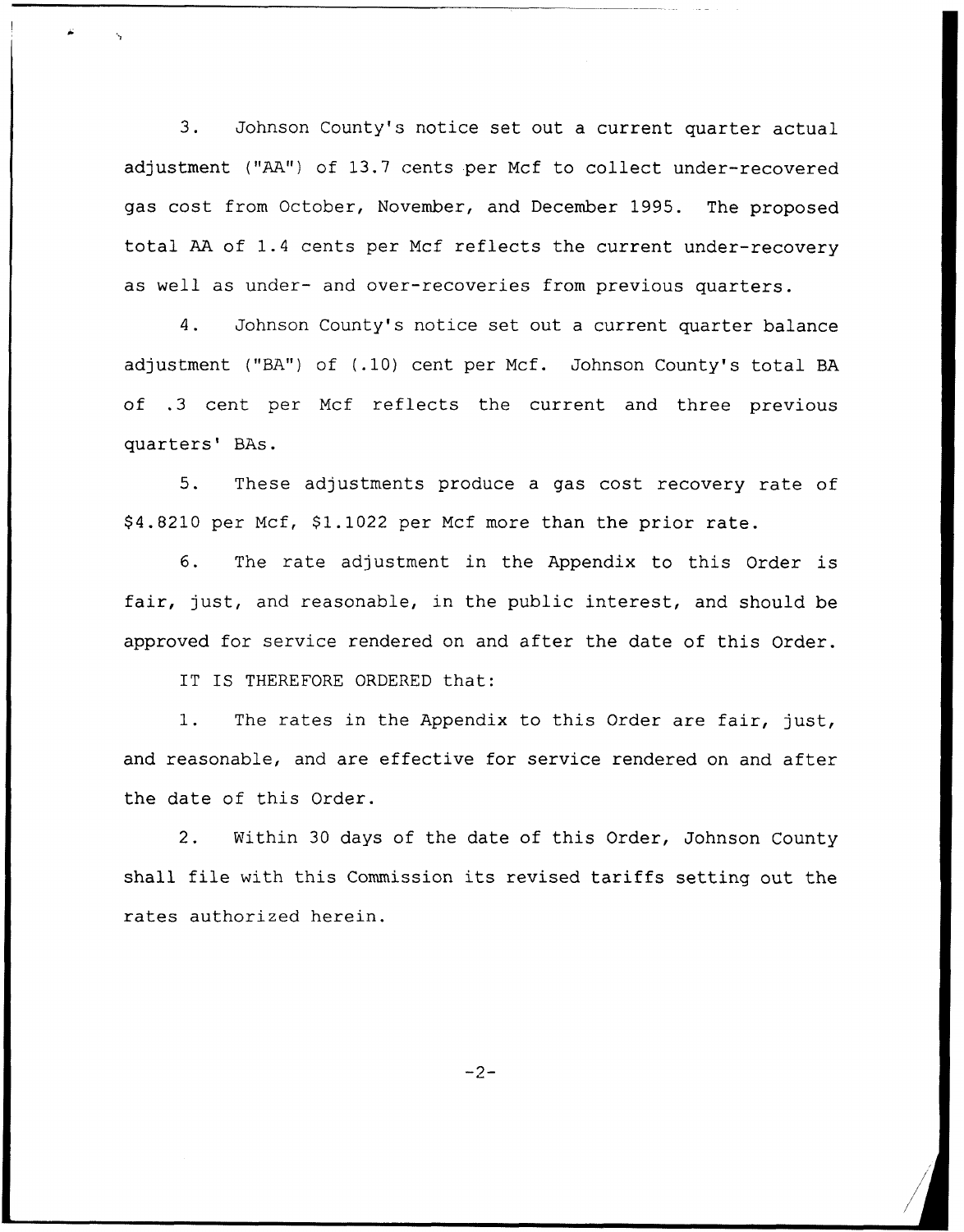Done at Frankfort, Kentucky, this 19th day of April, 1996.

PUBLIC SERVICE COMMISSION

An de  $B$ reathoff

 $\bar{\bm{\mathsf{V}}}$ ice C

Commissio

ATTEST:

Executive Director